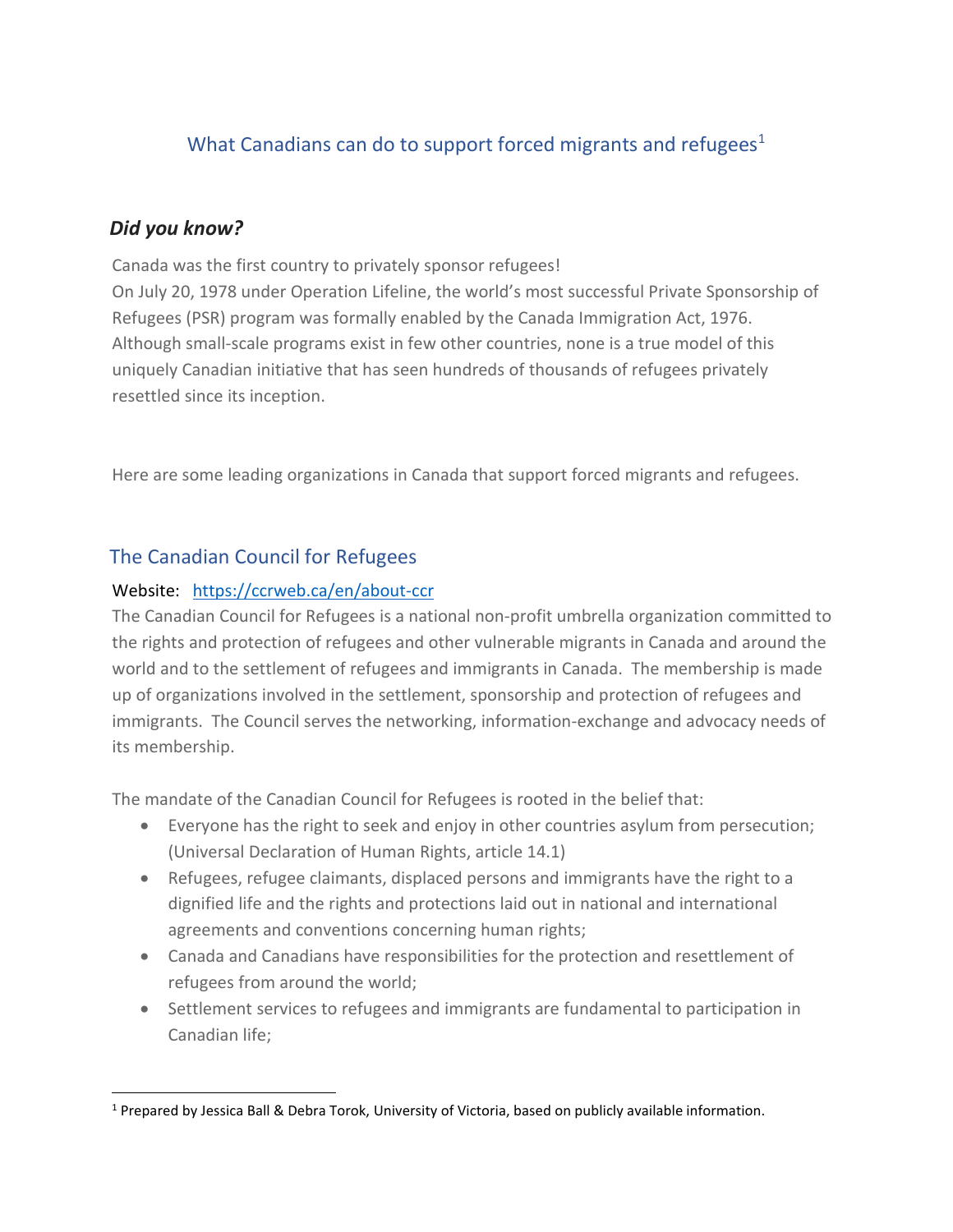• National and international refugee and immigration policies must accord special consideration to the experience of refugee and immigrant women and children and to the effect of racism.

The Canadian Council for Refugees fulfils its mission by:

- Providing opportunities for networking and professional development through conferences, working groups, publications and meetings;
- Working in cooperation with other networks to strengthen the defence of refugee rights;
- Advancing policy analysis and information-exchange on refugee and related issues;
- Advocating for the rights of refugees and immigrants through media relations, government relations, research and public education.

### UNHCR

## Website: <https://www.unhcr.ca/>

The Office of the United Nations High Commissioner for Refugees (UNHCR), also known as the UN Refugee Agency, is the world's leading organization aiding and protecting people forced to flee their homes due to violence, conflict and persecution. We provide shelter, food, water, medical care and other life-saving assistance to refugees and displaced persons around the world.

The dream of most refugees is to return home. When possible, UNHCR helps refugees make this dream a reality. When refugees can't go back home, we work to find solutions for them to rebuild their lives in another country. Since its formation by the General Assembly of the United Nations in 1950, UNHCR has helped millions of refugees and displaced persons and has twice received the Nobel Peace Prize.

International Organization for Migration (IOM)

Website: <https://www.iom.int/countries/canada>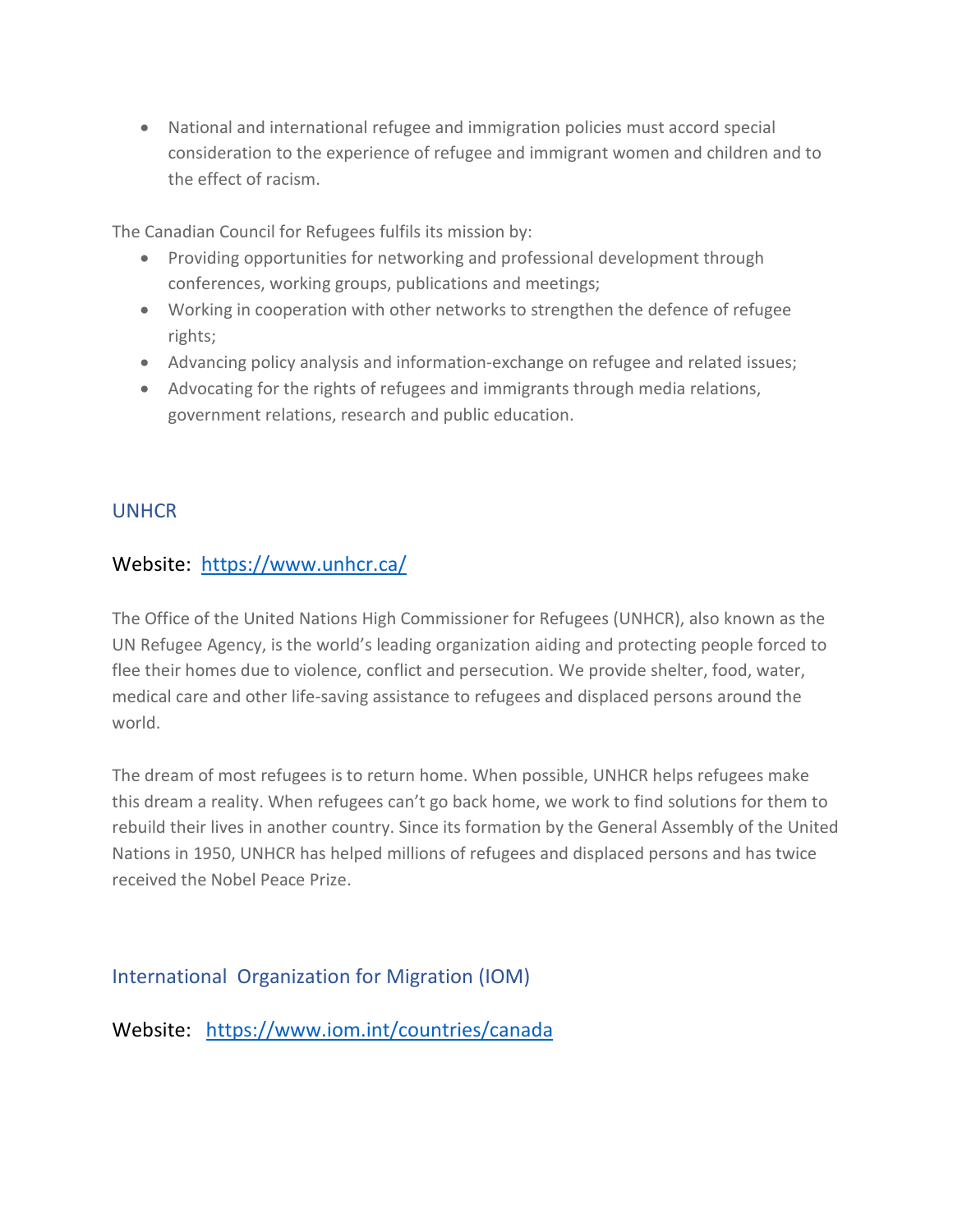Canada was one of the founding members of IOM in 1951. Since then, IOM has worked in close collaboration with the Canadian Government, and Canadian organizations and institutions to analyze migration legislation and migration assistance in Canada.

Throughout the 1970s and 1980s, Canada's interest surrounding issues of migration governance grew and IOM, in conjunction with the Government, worked to promote a comprehensive approach to migration. Between 1952 and 1989, IOM provided assistance to mobilize more than 460,000 people to Canada.

At the end of 2015, the Government of Canada requested IOM to support the Prime Minister's commitment to admit 25,000 Syrian refugees from the Middle East. IOM quickly deployed logistics and operational staff from around the globe to complete the humanitarian operation which spanned three-months from December 2015 through February 2016. IOM worked closely with Immigration, Refugees and Citizenship Canada (IRCC), other relevant government counterparts, the Office of the United Nations High Commissioner for Refugees, and various implementing partners to register, process and move refugees from Lebanon, Jordan and Turkey. During the operation, IOM arranged for 97 charter flights bound for Canada, arriving at points of entry of Montreal and Toronto. In total, more than 26,000 Syrians travelled under IOM auspices. IOM has an office in Ottawa, Canada, with principal responsibilities relating to Canada's Refugee and Humanitarian Resettlement Program.

## Foundation of Hope

### Website: <https://foundationofhope.net/>

Many within the global [LGBT+](http://foundationofhope.net/resources/) community are asylum seekers in their home countries, escaping violence and death, even by their own families. They must flee to another country and become a refugee. Such persecution is based on sexual orientation and gender identity or expression (SOGIE). They are SOGIE migrants.

Rainbow Foundation of Hope (RFOH) is a group of volunteers dedicated to offering a path to safety by funding the efforts of caring and compassionate Canadians within a national network of civil society groups.

#### MOSAIC

Website: https://www.mosaicbc.org/services/settlement/refugees/our-work-with-refugees/